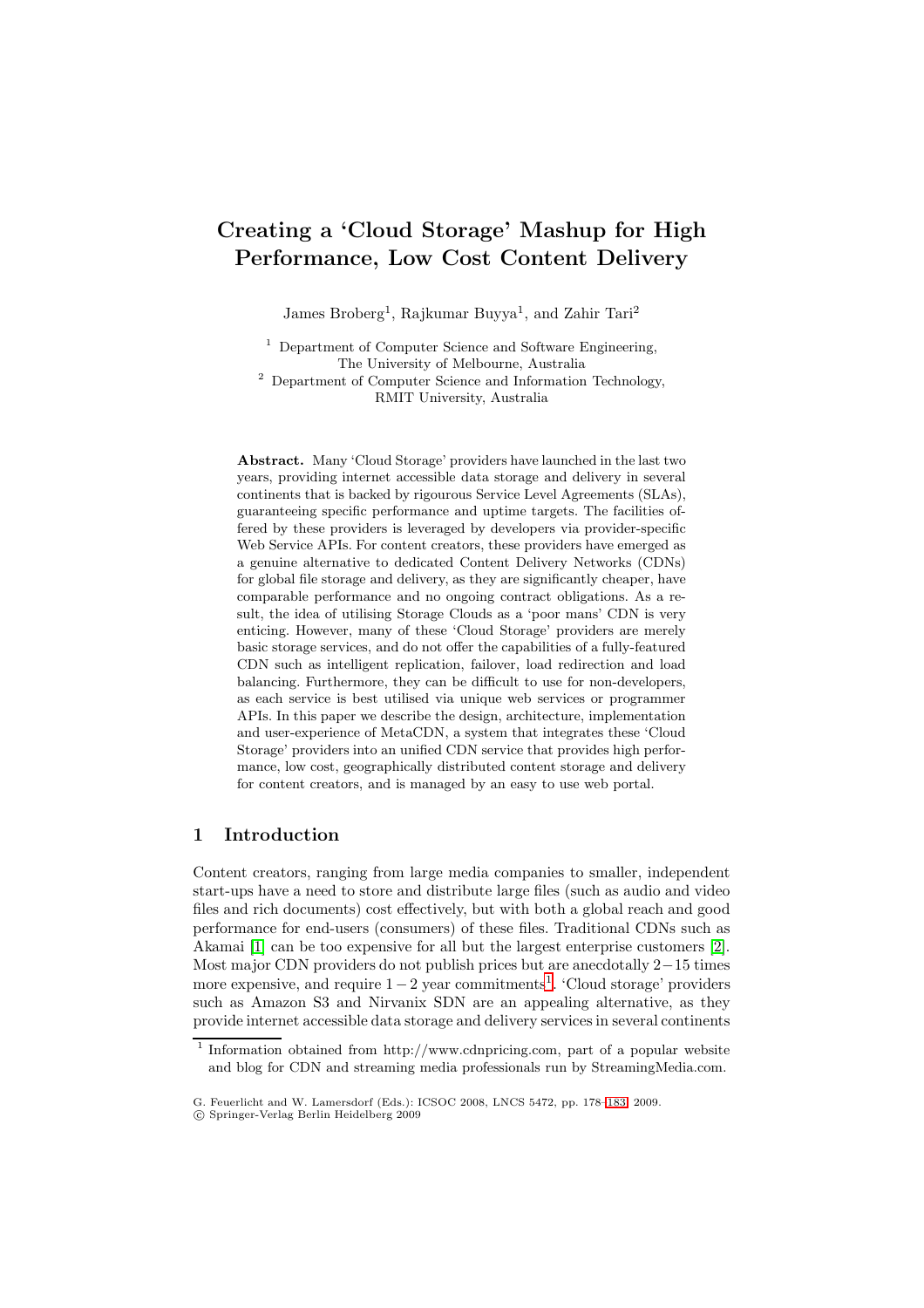that are backed by rigourous Service Level Agreements (SLAs), guaranteeing specific performance and uptime targets. They offer *utility* pricing (only pay for what you use), and have no ongoing commitments or obligations. As such, a content creator can choose to harness these services only when required for peak load [3].

These emerging services have reduced the cost of content storage and delivery by several orders of magnitude, but they can be difficult to use for nondevelopers, as each service is best utilised via unique web services or programmer API'[s, a](#page-5-2)nd have their own unique quirks. Many websites have utilised individual Storage Clouds to deliver some or all of their content [3], most notably the New York Times [4] and SmugMug [5], however there is no general purpose, reusable framework to interact with multiple Storage Cloud providers and leverage their services as a unified CDN. Furthermore, a customer may need coverage in more locations than offered by a single provider. To addres[s t](#page-5-2)hese issues, in Section 2 we introduc[e M](#page-5-3)etaCDN, a sys[tem](#page-5-4) which utilises numerous storage providers in order to create an overlay network that can be used as a high performance, reliable and redundant geographically distributed CDN. MetaCDN makes it easy to harness the performance and coverage footprint of multiple 'Cloud Storag[e'](#page-2-0) providers, removes single vendor lock-in, and allows content creators to agilely manage their deployments by expanding and contracting them as needed.

In this paper we focus on the design, architecture, implementation and userexperience of the MetaCDN system. Interested readers are directed to our previous work [6] which gives an extensive background on the 'Cloud Storage' providers used by MetaCDN (listed in Table 1), and demonstrates that they provide sufficient performance (i.e. predictable and sufficient response time and throughput) that is consistent with previous performance studies of dedicated content deli[ver](#page-5-5)y networks [7,8].



<span id="page-1-0"></span>**Fig. 1.** MetaCDN Architecture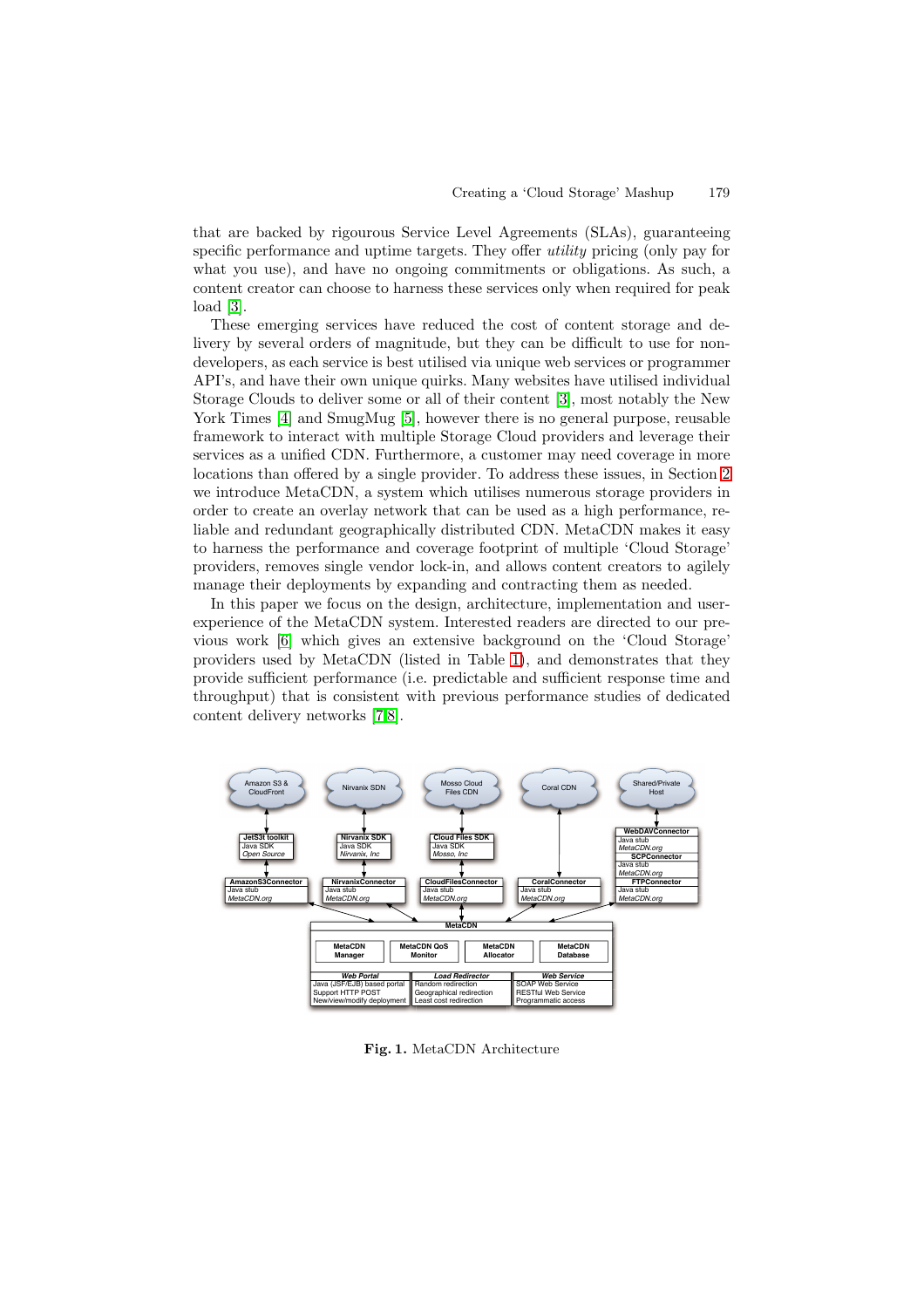#### 180 J. Broberg, R. Buyya, and Z. Tari

<span id="page-2-1"></span>

| Feature                                      | Nirvanix SDN Amazon S3 |                            | Mosso            | Cloud Coral CDN |
|----------------------------------------------|------------------------|----------------------------|------------------|-----------------|
|                                              |                        |                            | Files            |                 |
| <b>SLA</b>                                   | 99.9                   | 99-99.9                    | $\ast$           | None            |
| Max. File Size                               | 256GB                  | 5GB                        | 5GB              | 50MB            |
| US PoP                                       | Yes                    | Yes                        | Yes              | Yes             |
| EU PoP                                       | Yes                    | Yes                        | Yes <sup>2</sup> | Yes             |
| Asia PoP                                     | Yes                    | $\mathrm{Yes}^3$           | Yes <sup>2</sup> | Yes             |
| Australasia PoP                              | No                     | No                         | Yes <sup>2</sup> | Yes             |
| Per File ACL                                 | Yes                    | Yes                        | Yes              | No              |
| Automatic Replication                        | Yes                    | $\mathrm{Yes}^3$           | Yes <sup>2</sup> | Yes             |
| Developer API                                | Yes                    | Yes                        | Yes              | $\rm No$        |
| <b>Bittorrent Support</b>                    | No                     | Yes                        | No               | $\rm No$        |
| Sideloading Support                          | Yes                    | No                         | No               | No              |
| Incoming data $(\frac{6}{GB})$               | 0.18                   | 0.10                       | 0.00             | 0.00            |
| Outgoing data (\$/GB)                        | 0.18                   | $0.17(US/EU)$ ,            | 0.22             | 0.00            |
|                                              |                        | $(0.21(HK)^3, 0.22(JP)^3)$ |                  |                 |
| Storage $(\frac{6}{GB})$                     | 0.25                   | 0.15(US), 0.18(EU)         | 0.15             | 0.00            |
| Requests $(\frac{4}{1,000}$ PUT $)$ 0.00     |                        | 0.01                       | 0.02             | 0.00            |
| Requests $(\frac{4}{1000} \text{ GET}) 0.00$ |                        | 0.01                       | 0.00             | 0.00            |

**Table 1.** Cloud Features (*<sup>&</sup>lt;* 2TB for Nirvanix, *<sup>&</sup>lt;* 10TB for Amazon, *<sup>&</sup>lt;* 5TB for Mosso)

# **2 The MetaCDN System**

<span id="page-2-0"></span>The aim of the MetaCDN system is to to build a low cost, high performance CDN that harnesses the power of 'Storage Clouds', and is presented to users as a cohesive, unified interface. In this section we discuss the design, architecture, implementation and user-experience of the MetaCDN system.

### **2.1 Overall Design and Architecture of the System**

The MetaCDN service (shown in Figure 1) is made available to users as a web portal, allowing users to harnessing the storage, performance capabilities and locality of multiple Cloud Storage providers, whilst hiding the complexity involved with interacting with these different entities. The web portal is most suited for small or ad-hoc deployments. A SOAP [W](#page-1-0)eb Service has been developed for MetaCDN that is useful for users with more complex and frequently changing content delivery needs. A RESTful Web Service is also under development, that will provide a lightweight Cloud Storage solution for mashup developers that is trivial to utilise. The web portal was developed using Java Enterprise and Java Server Faces (JSF) technologies, with a MySQL back-end to store user accounts, deployments, and the capabilities and pricing of service providers. The MetaCDN system integrates with its' upstream providers via *connectors*, which are discussed further in Section 2.2.

The web portal acts as the entry point to the system and also functions as an application-level load balancer for end-users that wish to download content

<sup>2</sup> When used with Limelight's CDN service.

<sup>3</sup> When used with Amazon's Clo[udFr](#page-3-0)ont CDN service.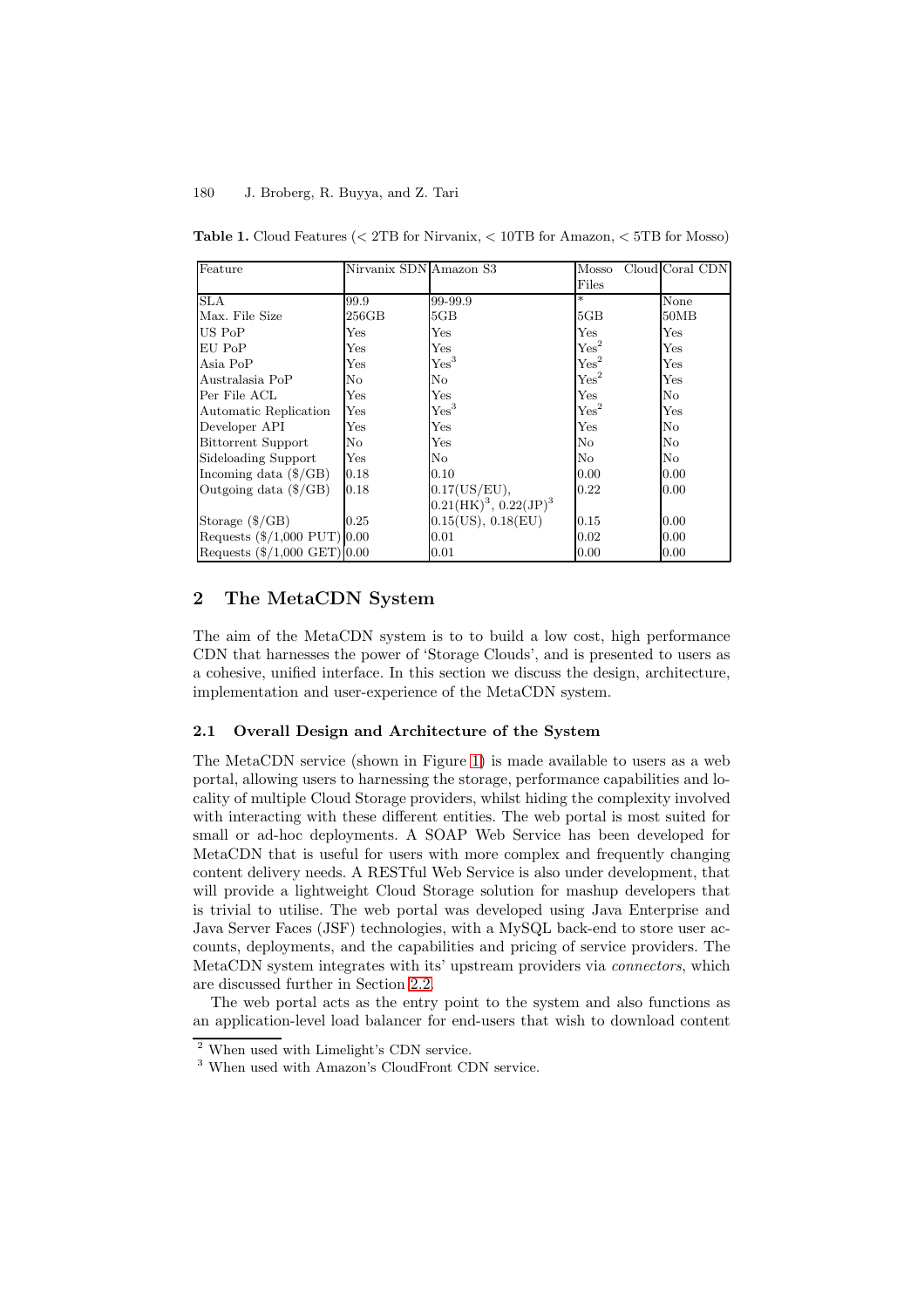that has been deployed by MetaCDN. In order to utilise the MetaCDN system effectively, content must be deployed and managed via the portal or the Web Service, as MetaCDN is unaware of content uploaded directly to participating providers. Currently, the MetaCDN portal (and backing MySQL database) is deployed at a single location (Melbourne, Australia) but in the near future we intend to deploy MetaCDN portals (and replicated backing databases) in all major continents to improve responsiveness and locality for users of MetaCDN, and consumers of the content deployed by the system. This aspect is discussed further in Section 2.5.

The MetaCDN system offers a number of functions via the web portal inter $face<sup>4</sup>$ , including:

- 1. The creation [of an](#page-5-8) account in the MetaCDN system, where a user registers their details, as well as credentials for any service providers (listed in Table 1) [th](#page-3-1)ey wish to utilise.
- 2. Intelligent deployment of content based on geographical regions of the user's choice, their storage and transfer budget, or specific quality of service parameters (described in Section 2.3).
- 3. Viewing, modifying or deleting existing content deployment.
- 4. Viewing the physical location of deployed content replicas as a Google Maps Geolocation mashup (described in Section 2.4).

#### **2.2 Integrating 'Cloud Storage' Providers**

<span id="page-3-0"></span>The MetaCDN system integrates with each [stor](#page-4-0)age provider via a *connector* that provides an abstraction to hide the complexity arising from each provider having their own unique Web Service API. An abstract class, *DefaultConnector*, is defined that prescribes the basic functionality that each provider could be expected to support, that must be implemented for all existing and future connectors. These include basic operations like creation, deletion and renaming of files and folders, and more advanced operations like creating Bittorrent deployments, and sideloading files (replicating a file from a publicly available *origin* URL). If an operation is not supported on a particular service, then the connector for that service should throw a *FeatureNotSupportedException*.

Whilst the intent of the MetaCDN system is to provide its users a consistent, unified interface to disparate 'Cloud Storage' systems, there are some important differences in functionality and cost between the various providers (as noted in Table 1). For example, Amazon S3 supports Bittorrent deployment of files, whilst the other providers do not. There are also differences in the largest file size that can be deployed, or whether files can be sideloaded as well as directly uploaded to a given service. MetaCDN users do not need to be aware of these subtle di[ffe](#page-2-1)rences, as the content they wish to replicate is intelligently matched to the most appropriate provider that suits their specific requirements.

<span id="page-3-1"></span><sup>4</sup> A screencast of the web interface is available at http://www.metacdn.org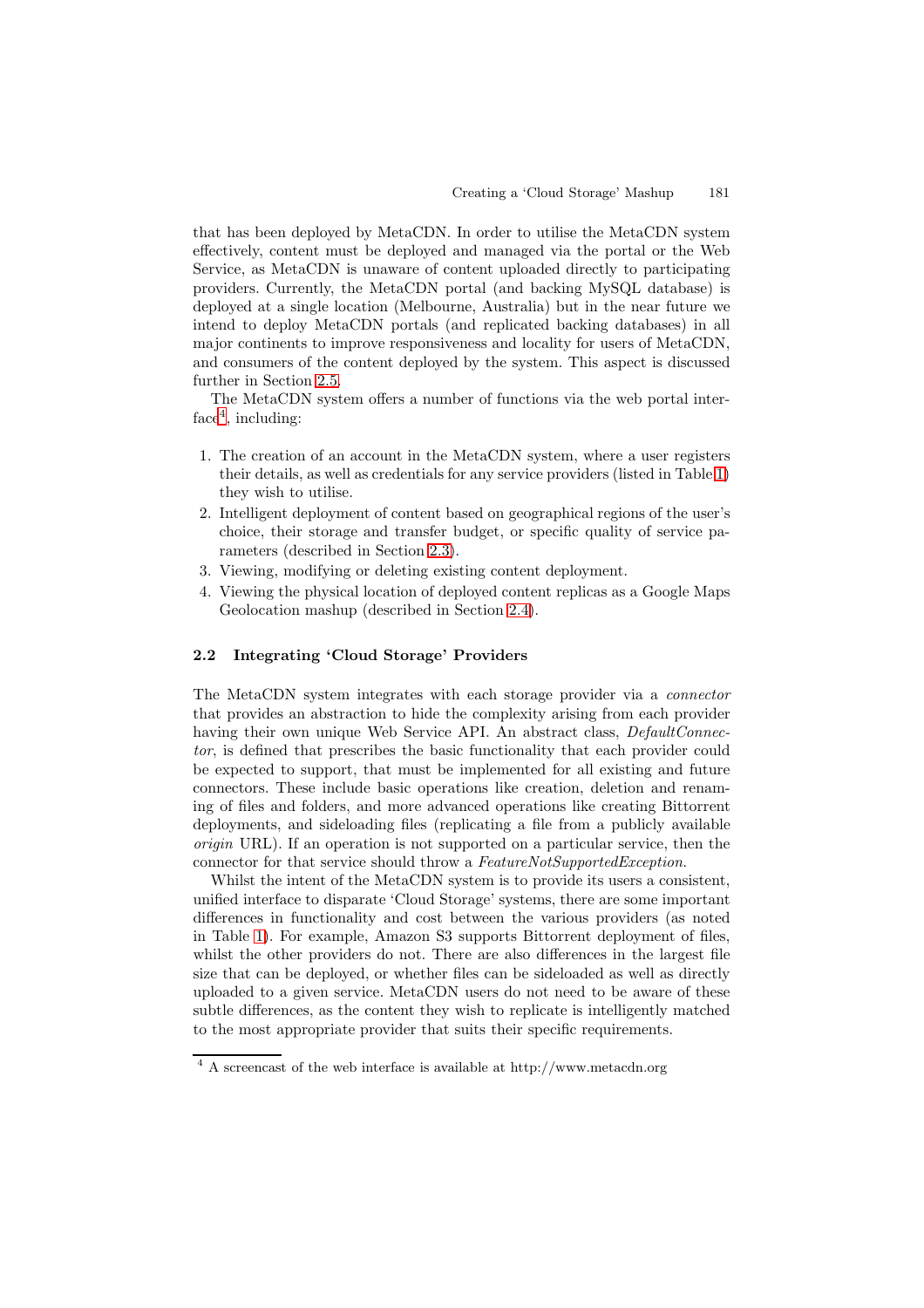#### 182 J. Broberg, R. Buyya, and Z. Tari

## **2.3 Content Deployment Options**

Users of the MetaCDN web portal are presented with a number of different deployment options for replicating their content. These include:

- 1. Maximising coverage and performance, where MetaCDN deploys as many replicas as possible to all available locations.
- 2. Deploying content to specific locations a user nominates, where MetaCDN matches the requested regions with providers that service those areas.
- 3. Cost optimised deployment, where MetaCDN deploys as many replicas in the locations requested by the user as their storage budget will allow.
- 4. Quality of Service (QoS) optimised deployment, where MetaCDN deploys to providers that match specific QoS targets that a user specifies, such as average throughput or response time from a particular location, which is tracked by persistent probing from the *MetaCDN QoS monitor*.

Once a user deploys using the options above, they are either returned a set of publicly accessible URLs, pointing to the specific locations of the replica files, or a singleMetaCDN URL, http://www.metacdn.org/FileMapper.jsp?itemid=XX, where XX is a unique hash key associated with the deployed content. This provides a single namespace which may be more convenient for users, and can provide automatic and totally transparent load balancing for end-users. This functionality is described further in Section 2.5.

#### **2.4 Integration of Geo-IP Services and Google Maps**

<span id="page-4-0"></span>Cloud Storage offerings are already available from providers located across the globe. The principle of clou[d](#page-5-8) [com](#page-5-8)puting and storage is that you shouldn't need to care where the processing occurs, or where your data is stored - the services are essentially a black box. However, your software and data are subject to the laws of the nations they are executed and stored in. Cloud storage users could find themselves inadvertently running afoul of the Digital Millennium Copyright Act  $(DMCA)^5$  or Cryptography Export laws that may not apply to them in their own home nations. As such, it is important for Cloud Storage users to know precisely where their data is stored. Furthermore, this information is crucial for MetaCDN load balancing purposes, so end-users are redirected to the closest replica, [to](#page-4-1) maximise their download speeds and minimise latency. To address this issue, MetaCDN offers its' users the ability to pinpoint exactly where their data is stored via geolocation services and Google Maps integration. When MetaCDN deploys replicas to different Cloud Storage providers, they each return a URL pointing to the location of the replica. MetaCDN then utilises a geolocation service (either free or commercial<sup>7</sup>) to find the latitude and longitude of where the file is stored. This information is stored in the MetaCDN database, and can be overlaid onto a Google Maps view inside the MetaCDN portal, giving users a birds-eye view of where their data is currently being stored.

<sup>5</sup> Available at htt[p:/](#page-4-2)/www.copyrigh[t.g](#page-4-3)ov/legislation/dmca.pdf

 $^6$  Hostip.info is a free community-based project to geolocate IP addresses.

<span id="page-4-3"></span><span id="page-4-2"></span><span id="page-4-1"></span><sup>7</sup> MaxMind GeoIP is a commercial IP geolocation service.